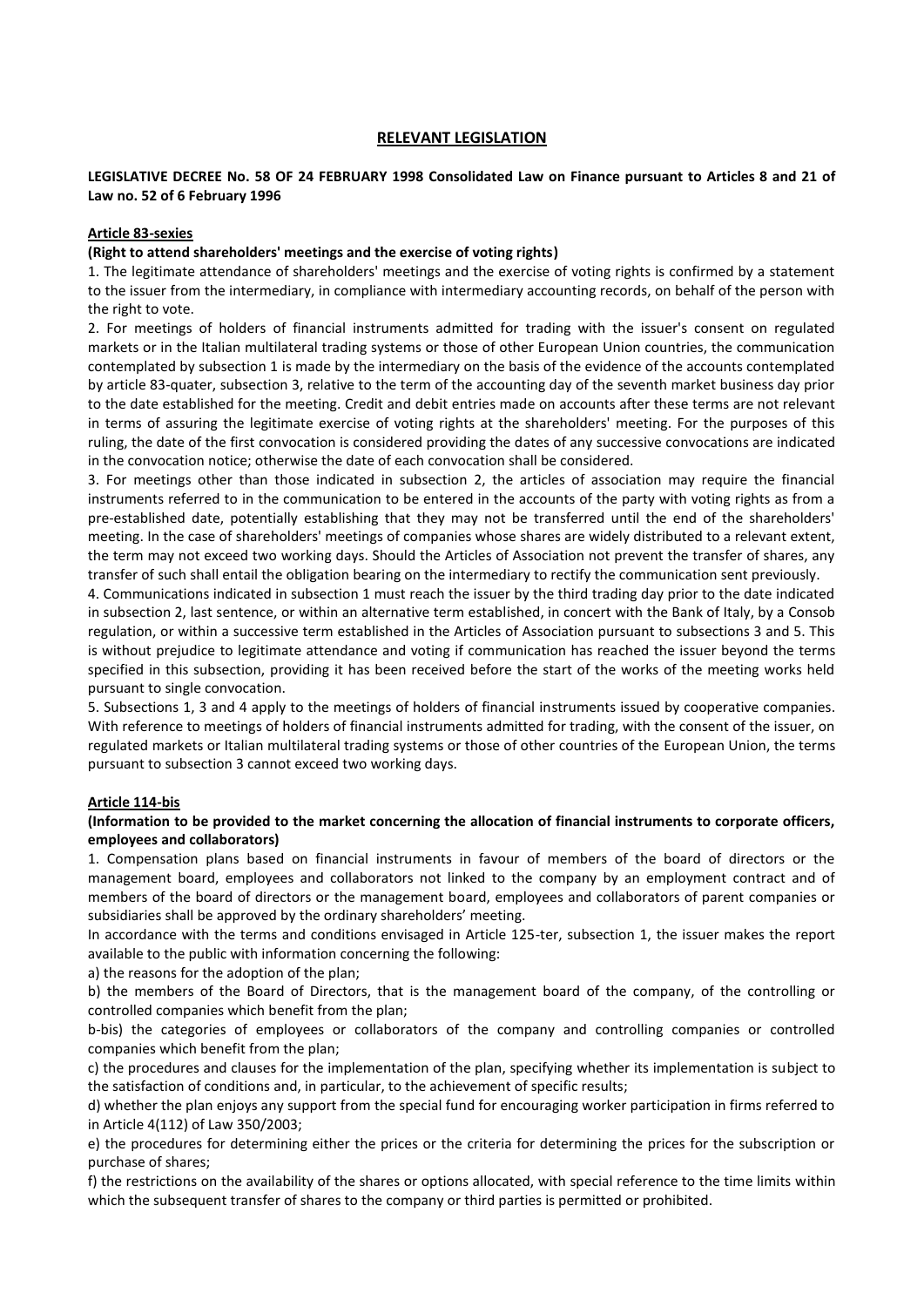2. This article shall also apply to listed issuers and to issuers of financial instruments widely distributed among the public in accordance with Article 116.

3. Consob shall lay down in its regulation information concerning matters specified in subsection 1 which should be provided in relation to the various procedures for implementing the plan, providing more detailed information for plans of special importance.

#### **Article 123-ter**

#### **(Report on remuneration)**

1. At least twenty-one days prior to the date of the shareholders' meeting established by article 2364, paragraph two, or the shareholders' meeting established by article 2364-bis second paragraph of the Italian Civil Code, companies with listed shares shall make a report on remuneration available to the public at the company registered offices, on its internet website or in any of the other ways established by Consob regulation.

2. The report on remuneration shall be laid out in the two sections established by paragraphs 3 and 4 and is approved by the Board of Directors. In companies adopting the dualism system, the report is approved by the supervisory board, upon proposal, limited to the section established by paragraph 4, letter b), of the management board.

3. The first section of the report on remuneration explains:

a) the company's policy on the remuneration of the members of the administrative bodies, general managers and executive with strategic responsibilities with reference to at least the following year;

b) the procedures used to adopt and implement this policy.

4. The second section, which is intended for the members of the administrative and auditing bodies, general managers and, in aggregate form, without prejudice to the provisions of the regulation issued in accordance with paragraph 8, for executives with strategic responsibilities:

a) provides a suitable representation of each of the items comprising remuneration, including treatment provided for in the event of cessation of office or termination of employment, highlighting the coherence with the company's policy in terms of remuneration approved the previous year;

b) analytically illustrates the fees paid during the financial year of reference, for any title and in any form by the company and by subsidiaries or associates, noting any components of said fees that refer to activities performed in years prior to that of reference, in addition to highlighting the fees to be paid in one or more subsequent years in exchange for the work performed in the year of reference, potentially specifying an estimated value for components that cannot objectively be quantified in the year of reference.

5. Fee plans established by article 114-bis are attached to the report, or the report specifies the section of the company's website where these documents can be viewed.

6. Without prejudice to the provisions of articles 2389 and 2409-terdecies, first paragraph, letter a) of the Italian Civil Code and article 114-bis, the shareholders' meeting called in accordance with article 2364, paragraph two or article 2364-bis, paragraph two, of the Italian Civil Code, resolves in favour or against the section of the report on remuneration established by paragraph 3. The resolution is not binding. The outcome of voting is made available to the public in accordance with article 125-quater, paragraph 2.

7. By regulation, adopted having first consulted with the Bank of Italy and Ivass as concerns the parties respectively supervised and considering sector Community regulations, Consob indicates the information to be included in the section of the remuneration report established by paragraph 3, including all information aiming to highlight the coherence of the remuneration policy with the pursuit of the company's long-term interests and with the risk management policy, in accordance with the provisions of paragraph 3 of Recommendation 2004/913/EC and paragraph 5 of Recommendation 2006/385/EC.

8. By regulation adopted in accordance with paragraph 7, Consob also indicates the information to be included in the section of the remuneration report envisaged by paragraph 4. Consob may:

a) identify the managers with strategic responsibilities for which information is supplied in nominative form;

b) differentiate the level of information detail according to company dimension.

#### **Article 125-bis**

#### **(Notice of call to shareholders' meetings)**

1. The shareholders' meeting is convened by notice published on the company's website within thirty days of the date of the meeting and by other means and within the terms established by Consob with regulation issued in accordance with article 113-ter, subsection 3, including the publication in extract form in the daily newspapers.

2. For shareholders' meetings called to appoint, by means of list voting, members of the board of directors and internal control bodies, the time limit for publication of the notice of call shall be at least forty days prior to the date of the meeting.

3. For shareholders' meetings envisaged in Articles 2446, 2447 and 2448 of the Civil Code, the time limit indicated in subsection 1 shall become at least twenty-one days prior to the date of the meeting.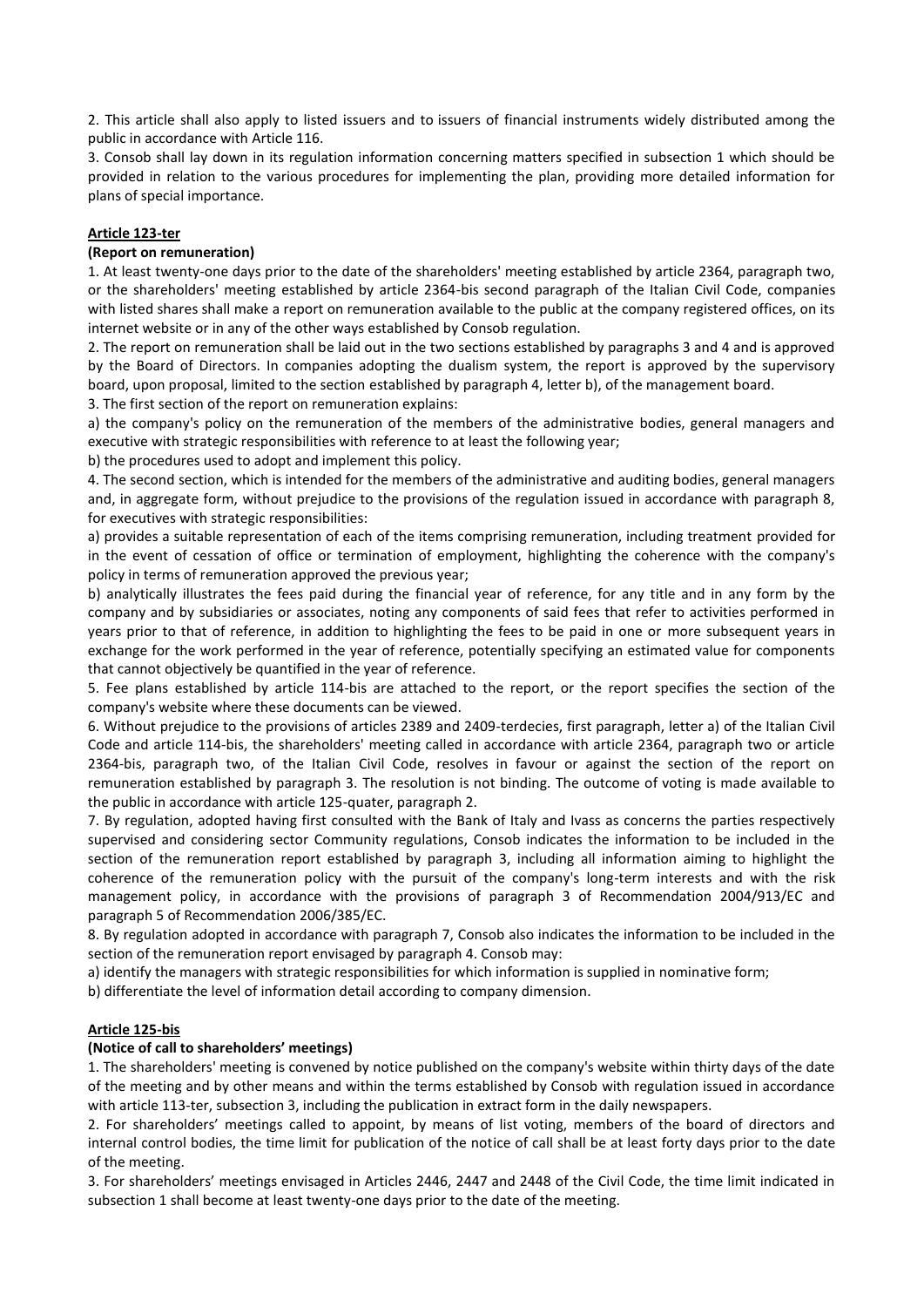4. The notice of call shall contain:

a) the indication of the day, time and place of the meeting and the list of matters on the agenda;

b) a clear, precise description of the procedures to be applied in order to attend and vote at the shareholders' meeting, including information concerning:

1) the terms for exercising the right to raise questions prior to the meeting and the right to have additional items placed on the agenda or to present further proposals on items already on the agenda and, also by reference to the company's website, any additional methods by which to exercise these rights;

2) the procedure for the exercise of the vote by proxy and, in particular, the methods for collecting the forms that can be used, optionally, for voting by proxy and the methods, including electronic methods, for communicating any notification of voting by proxy;

3) the procedure for the conferral of proxy to the party appointed by the company in accordance with article 135 undecies, with the specification that the power of proxy shall have no effect for proposals for which no voting instructions have been given;

4) the procedures for voting by correspondence or using electronic means, if envisaged by the Articles of Association;

c) the date specified in article 83-sexies, subsection 2, with the specification that those who become holders of shares only after that date shall not have the right to attend and vote at the shareholders' meeting;

d) the terms and conditions for collecting the full text of the proposed resolutions, together with the explanatory reports and documents to be submitted to the shareholders' meeting;

d-bis) the terms and conditions for presenting lists to elect the members of the board of directors and minority members of the board of auditors or the supervisory board;

e) the address of the website specified in article 125-quater;

f) the other information which must be indicated in the notice calling the meeting pursuant to other provisions.

#### **Article 126-bis**

#### **(Integration of the agenda of the shareholders' meeting and presentation of new proposed resolutions)**

1. Shareholders, who individually or jointly account for one fortieth of the share capital may ask, within ten days of publication of the notice calling the shareholders' meeting, or within five days in the event of calling the meeting in accordance with article 125-bis, subsection 3 or article 104, subsection 2, for the integration of the list of items on the agenda, specifying in the request, the additional items they propose or presenting proposed resolution on items already on the agenda. The requests, together with the certificate attesting ownership of the share, are presented in writing, by correspondence or electronically, in compliance with any requirements strictly necessary for the identification of the applicants indicated by the company. Those with voting rights may individually present proposed resolutions in the shareholders'meeting. For cooperative companies the amount of the capital is determined by the statutes also in derogation of article 135.

2. Integrations to the agenda or the presentation of further proposed resolutions on items already on the agenda, in accordance with subsection 1, are disclosed in the same ways as prescribed for the publication of the notice calling the meeting, at least fifteen days prior to the date scheduled for the shareholders'meeting. Additional proposed resolutions on items already on the agenda are made available to the public in the ways pursuant to article 125-ter, subsection 1, at the same time as publishing news of the presentation. Terms are reduced to seven days in the case of shareholders' meetings called in accordance with article 104, subsection 2 or in the case of a shareholders' meeting convened in accordance with article 125-bis, subsection 3.

3. The agenda cannot be supplemented with items on which, in accordance with the law, the shareholders ' meeting resolved on proposal of the administrative body or on the basis of a project or report prepared by it, other than those specified under article 125-ter, subsection 1.

4. Shareholders requesting integration in accordance with subsection 1 shall prepare a report giving the reason for the proposed resolutions on the new items for which it proposes discussion or the reason relating to additional proposed resolutions presented on items already on the agenda. The report is sent to the administrative body within the final terms for presentation of the request for integration. The administrative body makes the report available to the public, accompanied by any assessments, at the same time as publishing news of the integration or presentation, in the ways pursuant to article 125-ter, subsection 1.

5. If the administrative body, or should it fail to take action, the board of auditors or supervisory board or management control committee fail to supplement the agenda with the new items or proposals presented in accordance with subsection 1, the court, having heard the members of the board of directors and internal control bodies, where their refusal to do so should prove to be unjustified, orders the integration by decree. The decree is published in the ways set out by article 125-ter, subsection 1.

#### **Article 127-ter**

**(Right to submit questions prior to the shareholders' meeting)**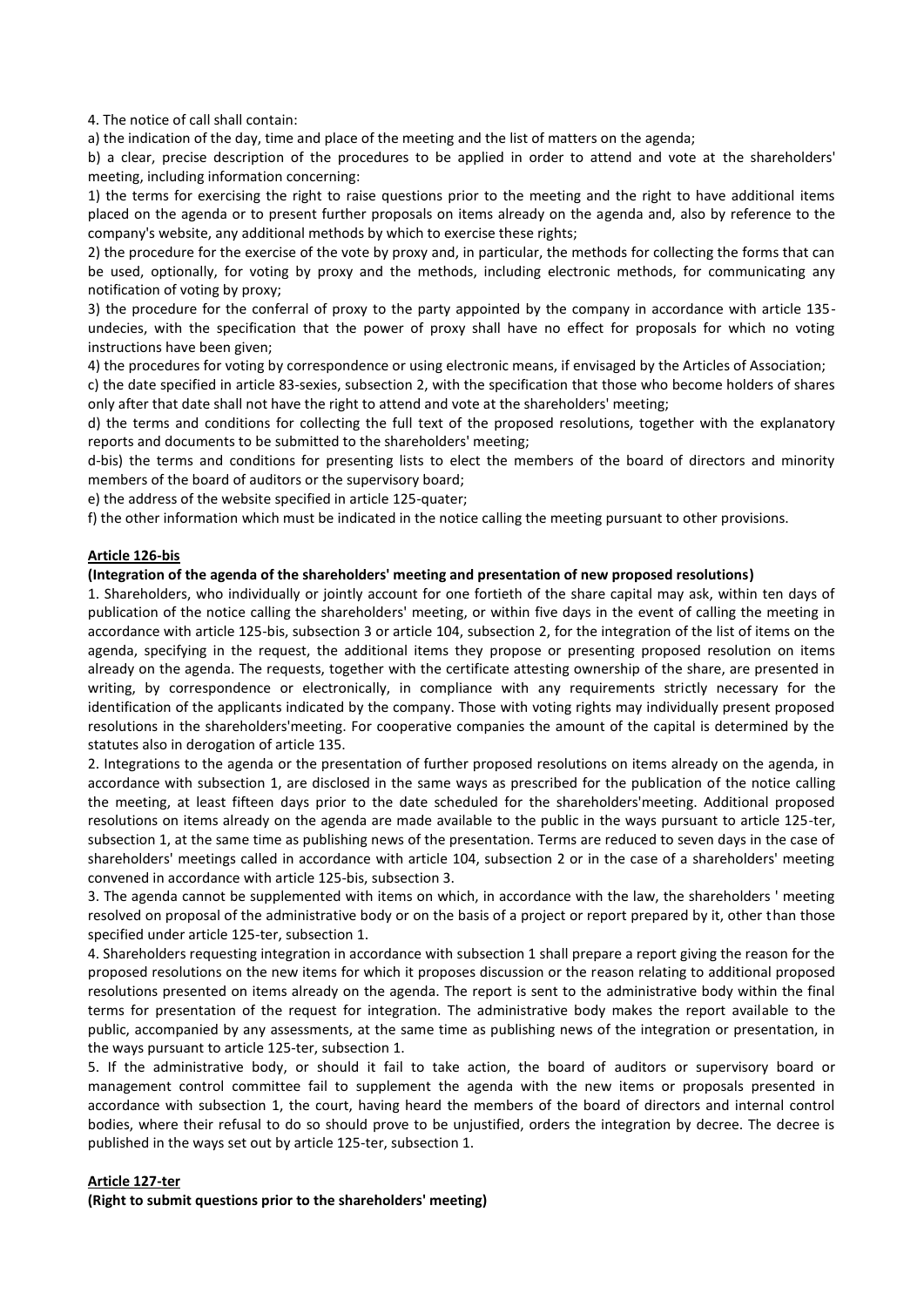1. All those with voting rights may submit questions on the items on the agenda even prior to the shareholders' meeting. Questions received before the meeting will be answered at the latest during the said meeting. The company may provide a single reply to questions with the same content.

1-bis. The notice calling the meeting specifies the terms within which questions raised prior to the shareholders'meeting must reach the company. The terms must be no less than three days prior to the date of the first or only calling of the shareholders' meeting or five days if the notice of calling establishes that the company should provide a reply to the questions received before the actual meeting. In this case, replies are provided at least two days prior to the shareholders' meeting also by publication in a specific section of the company website.

2. No reply is necessary, even in the shareholders'meeting, to questions raised prior to it, where the information required is already available in "FAQ" format in the section of the company's website specified in subsection 1-bis or when the answer has been published in accordance with said subsection.

3. The reply attached to the minutes is considered as given during the meeting when is made available at the beginning of the meeting, by each of those entitle to vote.

#### **Article 135-novies**

#### **(Representation at the shareholders' meeting)**

1. Any person with the right to vote may indicate one representative for each shareholders' meeting, without prejudice to the right to specify one or more replacements.

2. As an exception to subsection 1, any person with the right to vote may appoint a different representative for each account, used to record financial instrument transactions, valid where the communication envisaged in Article 83 sexies has been issued.

3. As a further exception to subsection 1, if the person indicated as owner of the shares in the communication envisaged in Article 83-sexies acts alone or through registered trustees on behalf of his or her customers, the person in question may indicate others on whose behalf he/she acts, or one or more third parties indicated by such customers, as their representative.

4. If the proxy form envisages such an option, the proxy may arrange for personal substitution by another person of his or her choice, without prejudice to compliance with Article 135-decies subsection 3 and to the right of the person represented to indicate one or more substitutes.

5. In place of the original, the representative may deliver or transmit a copy of the proxy, also in electronic format, confirming his or her liability in compliance of the proxy form to the original and the identity of the delegating party. The representative shall retain the original of the proxy form and keep track of any voting instructions received for a period of one year from closure of the shareholders' meetings concerned.

6. The appointment may be made with a document in an electronic format with a digital signature in accordance with article 21, subsection 2 of Italian Legislative Decree 82 of 7 March 2005. The companies specify in the Articles of Association at least one way of electronic notification of the proxy.

7. Subsections 1, 2, 3 and 4 shall also apply to cases of share transfer by proxy.

8. All of the above without prejudice to the provisions of Article 2372 of the Italian Civil Code. As an exception to article 2372, second subsection of the Italian Civil Code, asset management companies, SICAVs, harmonized management companies and non-EU parties providing collective investment management services may grant representation for more than one shareholders' meeting.

#### **Article 135-decies**

#### **(Conflict of interest of the representative and substitutes)**

1. Conferring proxy upon a representative in conflict of interest is permitted provided that the representative informs the shareholder in writing of the circumstances giving rise to such conflict of interest and provided specific voting instructions are provided for each resolution in which the representative is expected to vote on behalf of the shareholder. The representative shall have the onus of proof regarding disclosure to the shareholder of the circumstances giving rise to the conflict of interest. Article 1711, second subsection of the Italian Civil Code does not apply.

2. In any event, for the purposes of this article, conflict of interest exists where the representative or substitute:

a) has sole or joint control of the company, or is controlled or is subject to joint control by that company;

b) is associated with the company or exercises significant influence over that company or the latter exercises significant influence over the representative;

c) is a member of the board of directors or control body of the company or of the persons indicated in paragraphs a) and b);

d) is an employee or auditor of the company or of the persons indicated in paragraph a);

e) is the spouse, close relative or is related by up to four times removed of the persons indicated in paragraphs a) to c);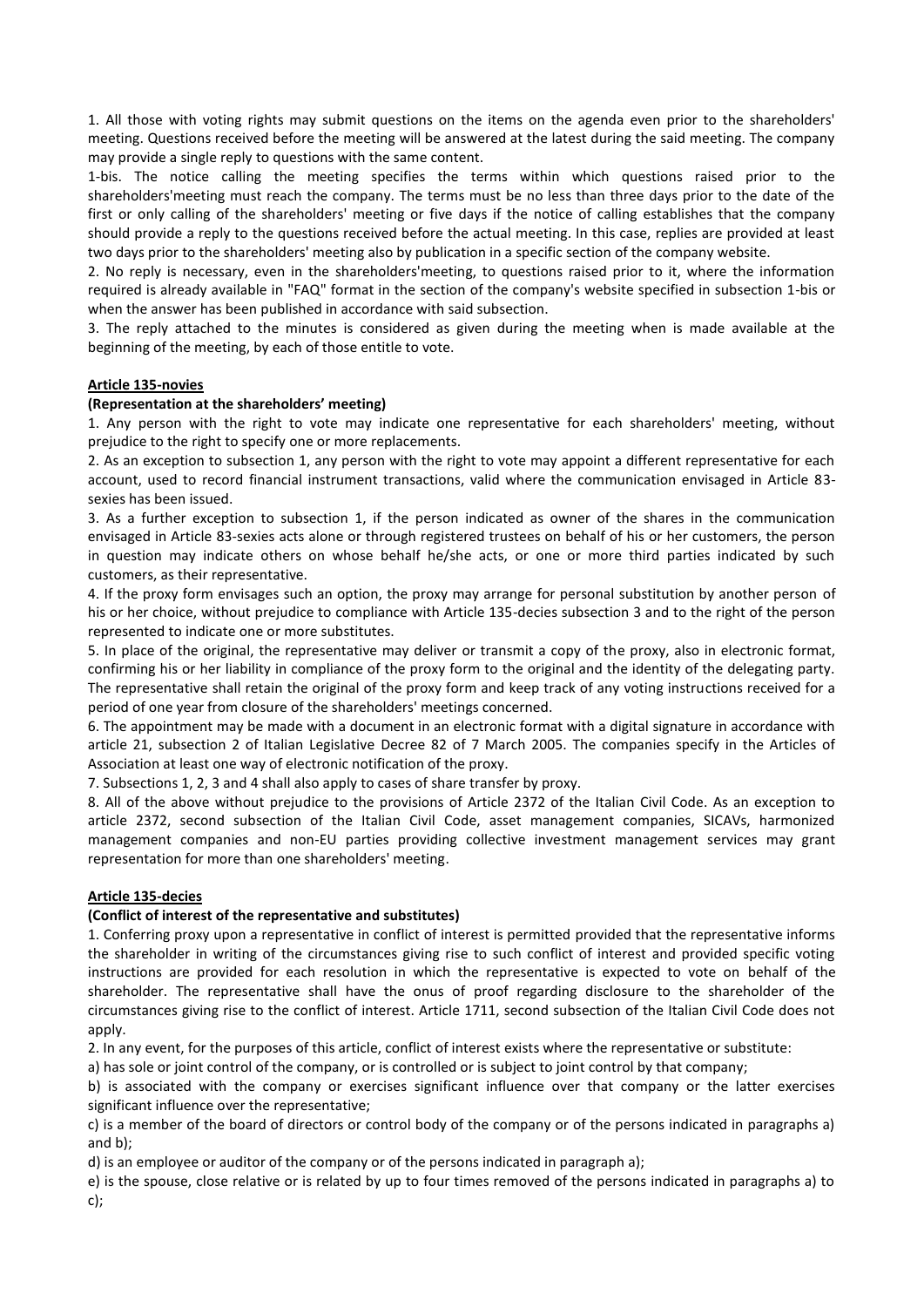f) is bound to the company or to persons indicated in paragraphs a), b), c) and e) by independent or employee relations or other relations of a financial nature that compromise independence.

3. Replacement of the representative by a substitute in conflict of interest is permitted only if the substitute is indicated by the shareholder. In such cases, subsection 1 shall apply. Disclosure obligations and related onus of proof in any event remain with the representative.

4. This article shall also apply in cases of share transfer by proxy.

#### **Article 135-undecies**

## **(Appointed representative of a listed company)**

1. Unless the Articles of Association decree otherwise, companies with listed shares designate a party to whom the shareholders may, for each shareholders' meeting and within the end of the second trading day prior to the date scheduled for the shareholders' meeting, including for callings subsequent to the first, a proxy with voting instructions on all or some of the proposals on the agenda. The proxy shall be valid only for proposals on which voting instructions are conferred.

2. Proxy is conferred by signing a proxy form, the content of which is governed by a Consob regulation. Conferring proxy shall be free of charge to the shareholder. The proxy and voting instructions may be cancelled within the time limit indicated in subsection 1.

3. Shares for which full or partial proxy is conferred are calculated for the purpose of determining due constitution of the shareholders' meeting. With regard to proposals for which no voting instructions are given, the shares are not considered in calculating the majority and the percentage of capital required for the resolutions to be carried.

4. The person appointed as representative shall any interest, personal or on behalf of third parties, that he or she may have with respect to the resolution proposals on the agenda. The representative must also maintain confidentiality of the content of voting instructions received until scrutiny commences, without prejudice to the option of disclosing such information to his or her employees or collaborators, who shall also be subject to confidentiality obligations. The party appointed as representative may not be assigned proxies except in compliance with this article.

5. By regulation pursuant to subsection 2, Consob may establish cases in which a representative failing to meet the indicated terms of Article 135-decies may express a vote other than that indicated in the voting instructions.

#### **Article 147-ter**

#### **(Election and composition of the Board of Directors)**

1. The Statute provides for members of the Board of Directors to be elected on the basis of the list of candidates and defines the minimum participation share required for their presentation, at an extent not above a fortieth of the share capital or at a different extent established by Consob with the regulation taking into account capitalization, floating funds and ownership structures of listed companies. The lists indicate which are the directors holding independent requisites established by law and by the Statute. The Statute may also provide that with regard to the sector for directors to be elected, what is not to be taken into account are the lists which have not reached a percentage of votes at least equal to half of the one required by the Statute for the presentation of same; for cooperative companies the percentage is established by the statutes also in derogation from article 135.

1-bis. Lists are deposited with the issuer, also by means of remote communication, in compliance with any requirements strictly necessary to identify the applicants indicated by the company, by the twenty-fifth day prior to the date of the meeting called to resolve on the appointment of the members of the board of directors and made available to the public at the company's headquarters, on the company's website and in the other ways envisaged by Consob by regulation, at least twenty-one days prior to the date of the shareholders' meeting. Ownership of the minimum investment envisaged by subsection 1 is determined concerning the shares recorded in favour of the shareholder on the day on which the lists are deposited with the issuer. Related certification may also be submitted after filing, provided submission is within the time limit established for publication of the lists by the issuer.

1-ter. The Statute also lays down that the division of directors to be elected be made on the basis of a criterion that ensures a balance between genders. The less-represented gender must obtain at least one third of the directors elected. This division criterion applies for three consecutive mandates. If the composition of the board of directors resulting from the election does not comply with the division criterion provided for in the present section, Consob warns the company involved to comply with this criterion within the maximum term of four months from the warning. In the event of non-compliance with the warning, Consob applies a fine of from euro 100,000 to euro 1,000,000, according to criteria and methods laid down in its own regulations and sets a new term of three months for compliance. In the event of further non-compliance with respect to the new warning, the members elected lose their position. The statute regulates the methods of formation of the lists and the cases of replacement during a mandate in order to guarantee compliance with the division criterion provided for in the present section. Consob lays down regulations on the subject of infringement, application and observance of the rules on gender quotas, also with reference to the preliminary phase and the procedures to be adopted, on the basis of its own regulations to be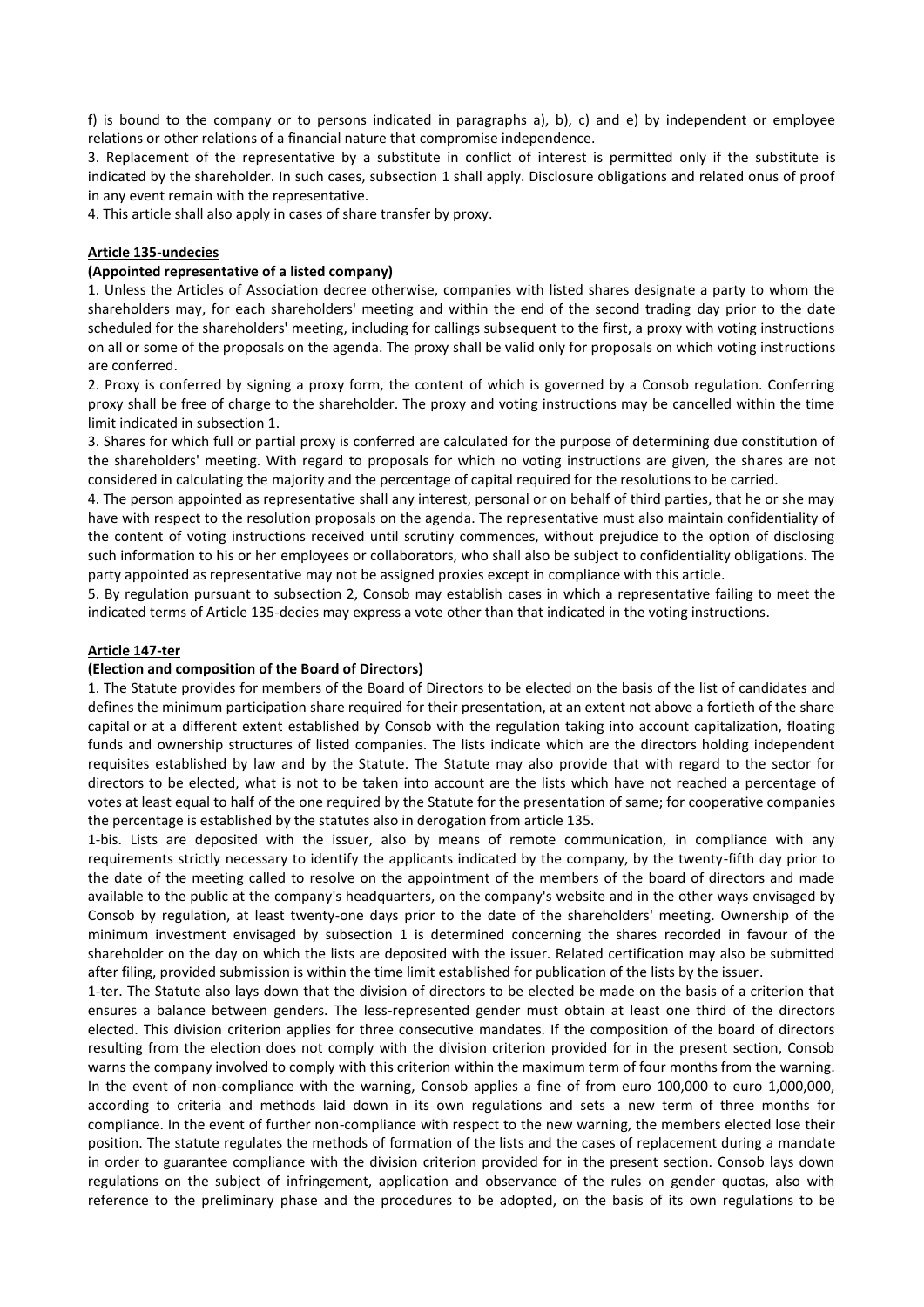adopted within six months from the date of entry into force of the rules contained in the present section. The rules of the present section apply also to companies organised according to the monistic system.

## 2. ...omissis

3. Except as provided for in Article 2409-septiesdecies of the Civil Code, at least one member shall be elected from the minority slate that obtained the largest number of votes and is not linked in any way, even indirectly, with the shareholders who presented or voted the list which resulted first by the number of votes. In companies organised under the one-tier system, the member elected from the minority slate must satisfy the integrity, experience and independence requirements established pursuant to Articles 148(3) and 148(4). Failure to satisfy the requirements shall result in disqualification from the position.

4. In addition to what is provided for in paragraph 3, at least one of the members of the Board of Directors, or two if the Board of Directors is composed of more than seven members, should satisfy the independence requirements established for members of the board of auditors in Article 148(3) and, if provided for in the Articles of Association, the additional requirements established in codes of conduct drawn up by regulated stock exchange companies or by trade associations. This paragraph shall not apply to the boards of directors of companies organised under the onetier system, which shall continue to be subject to the second paragraph of Article 2409-septiesdecies of the Civil Code. The independent director who, following his or her nomination, loses those requisites of independence should immediately inform the Board of Directors about this and, in any case falls from his/her office.

## **Article 148**

#### **(Composition)**

1. The Articles of Association of a company shall establish, for the board of auditors:

a) the number, not less than three, of auditors;

b) the number not less than two, of alternates;

c) ...omissis...

d) ...omissis...

1-bis. The Articles of Association of the company state, moreover, that the division of members pursuant to section 1 shall be made in such a way that the less-represented gender shall obtain at least one third of the regular members of the board of auditors. This division criterion applies for three consecutive mandates. If the composition of the board of auditors resulting from the election does not comply with the division criterion provided for in the present section, Consob warns the company involved to comply with this criterion within the maximum term of four months from the warning. In the event of non-compliance with the warning, Consob applies a fine of from euro 20,000 to euro 200,000 and sets a new term of three months for compliance. In the event of further non-compliance with respect to the new warning, the members elected lose their position. Consob lays down regulations on the subject of infringement, application and observance of the rules on gender quotas, also with reference to the preliminary phase and the procedures to be adopted, on the basis of its own regulations to be adopted within six months from the date of entry into force of the rules contained in the present section.

2. Consob establishes the rules for the election procedure by list vote of a member of the Board of Auditors by minority shareholders, that are not directly or indirectly associated with the shareholders that submitted or voted the list qualifying as first for the number of votes received. Article 147-ter, subsection 1-bis shall apply.

2-bis. The chairman of the board of auditors shall be appointed by the shareholders' meeting from among the auditors elected by the minority shareholders.

3. The following persons may not be elected as auditors and, where elected, they shall be disqualified from office:

a) persons who are in the conditions referred to in Article 23 82 of the Civil Code;

b) spouses, relatives and the like up to the fourth degree of kinship of the directors of the company, spouses, relatives and the like up to the fourth degree of kinship of the directors of the companies it controls, the companies it is controlled by and those subject to common control;

c) persons who are linked to the company, the companies it controls, the companies it is controlled by and those subject to common control or to directors of the company or persons referred to in paragraph b) by self-employment or employee relationships or by other relationships of an economic or professional nature that might compromise their independence.

4. In a regulation adopted pursuant to Article 17(3) of Law 400/2003, in agreement with the Minister of the Economy and Finance, after consulting Consob, the Bank of Italy and Ivass, the Minister of Justice shall lay down the integrity and experience requirements for the members of the board of auditors, the supervisory board or the management control committee. Failure to satisfy the requirements shall result in disqualification from the position.

4-bis**.** Subsections 1-bis, 2 and 3 shall apply to supervisory boards.

4-ter. Subsections 2-bis and 3 shall apply to management control committees. The representative of the minority shareholders shall be the director elected pursuant to Article 147-ter(3).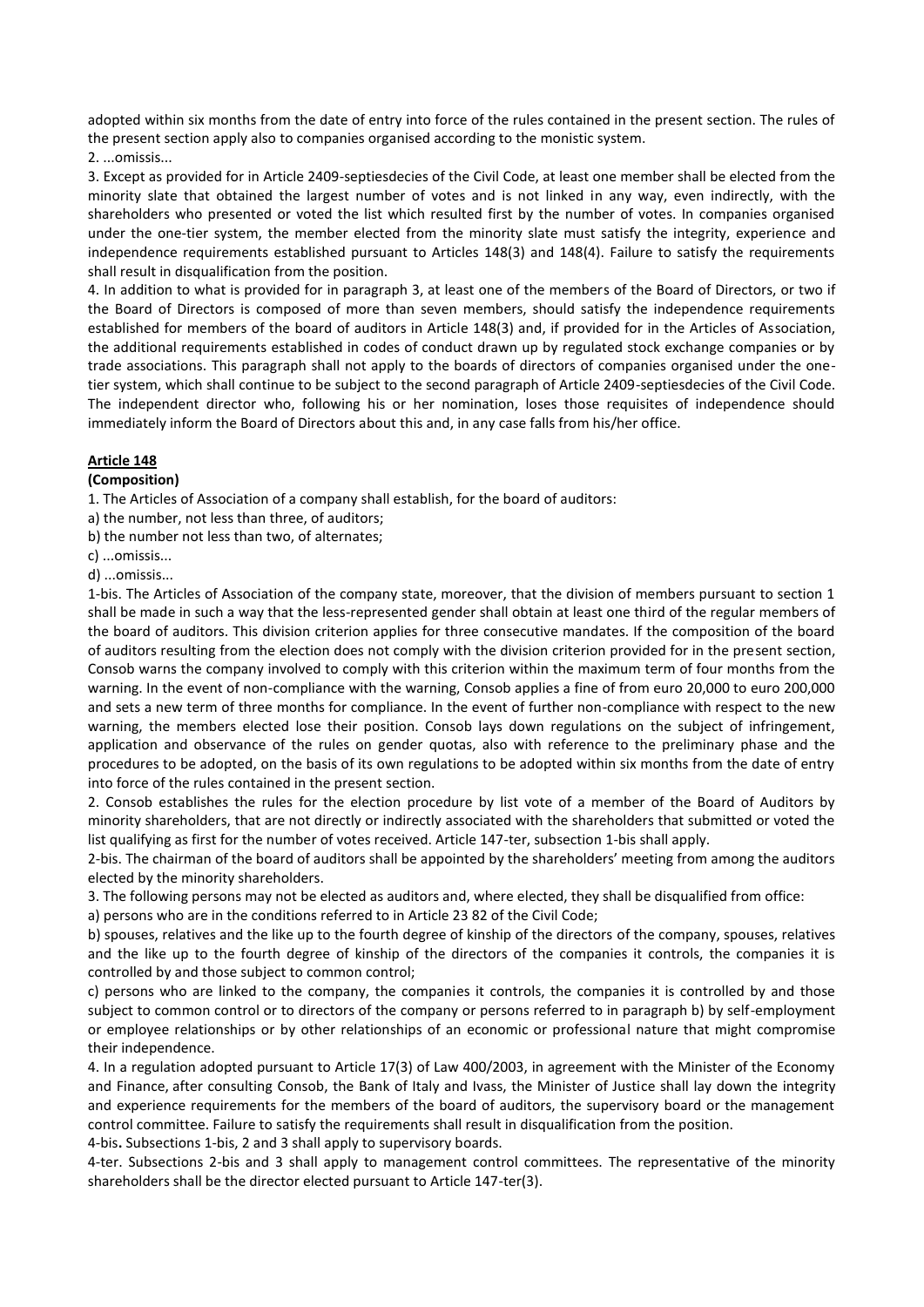4-quater. In the cases provided for in this article, disqualification shall be declared by the board of directors or, for companies organised according to the two-tier system or the one-tier system, by the shareholders' meeting within thirty days of the appointment or of its learning of subsequent failure. In the event of inaction by the competent body, Consob shall declare the disqualification, at the request of any interested party or if it learns of the existence of the grounds for disqualification.

**Regulation implementing Italian Legislative Decree No. 58 of 24 February 1998, concerning the discipline of issuers**  (adopted by Consob under resolution No. 11971 of 14 May 1999), "R.E".

#### **Article 144-quinquies**

#### **(Relationships of affiliation between reference shareholders and minority shareholders)**

1. The material relationships of affiliation pursuant to Article 148, subsection 2, of the Consolidated Law between one or more reference shareholders and one or more minority shareholders shall be deemed to exist in at least the following cases:

a) family relationships;

b) membership of the same group;

c) control relationships between a company and those who jointly control it;

d) relationships of affiliation pursuant to Article 2359, subsection 3 of the Italian Civil Code, including with persons belonging to the same group;

e) the performance, by a shareholder, of management or executive functions, with the assumption of strategic responsibilities, within a group that another shareholder belongs to;

f) participation in the same shareholders' agreement provided for in Article 122 of the Consolidated Law involving shares of the issuer, of its parent company or one of its subsidiaries.

2. When a person affiliated to the reference shareholder has voted for a minority shareholder list, the existence of such relationship of affiliation shall only be deemed to be material when the vote is decisive for the election of the auditor.

#### **Article 144-sexies**

#### **(Election of the minority statutory auditors by list voting)**

1. Except for replacements, the election of the statutory auditor representing minority shareholders pursuant to Article 148, subsection 2 of the Consolidated Law shall take place at the same time as the election of the other members of the control body.

2. Each shareholder may submit a list for the appointment of members of the board of statutory auditors. The articles of association may establish that the shareholder or shareholders submitting a list must possess a shareholding at the time of the submission not exceeding the amount established pursuant to Article 147-ter, subsection 1 of the Consolidated Law.

3. The lists shall contain the names:

a) of one or more candidates for the office of acting statutory auditor and alternate statutory auditor, for the election of the board of statutory auditors;

b) of two or more candidates, for the election of the supervisory board.

The names of the candidates shall be accompanied by consecutive numbers and shall not in any case exceed the number of members of the body to be elected.

4. The lists shall be filed at the registered office by the twenty-fifth day before the shareholders' meeting date set for the shareholders' meeting called to approve the appointment of the statutory auditors, together with:

a) the details of the identity of the shareholders who have submitted the lists, specifying the overall percentage shareholding held and a certification specifying the ownership of said shareholding;

b) a declaration from the shareholders other than those who, jointly or otherwise, possess a controlling or relative majority shareholding, certifying the absence of any relationships of affiliation with the latter pursuant to Article 144 quinquies;

c) detailed information on the personal traits and professional qualifications of the candidates, together with a declaration from said candidates certifying their possession of the requirements under the law and their acceptance of the nomination.

4-bis. …omissis...

4-ter. Companies will allow shareholders who wish to present lists to file them using at least one long distance means of communication, in accordance with the manner that it has established, and noted in the notice convening the shareholders' meeting, which will allow identification of the parties that will be doing the filing.

4-quater. The ownership of all the shareholdings held indicated in paragraph 4, letter a), is also confirmed after the deposit of the lists, provided it is confirmed at least twenty-one days before the date of the shareholders' meeting, by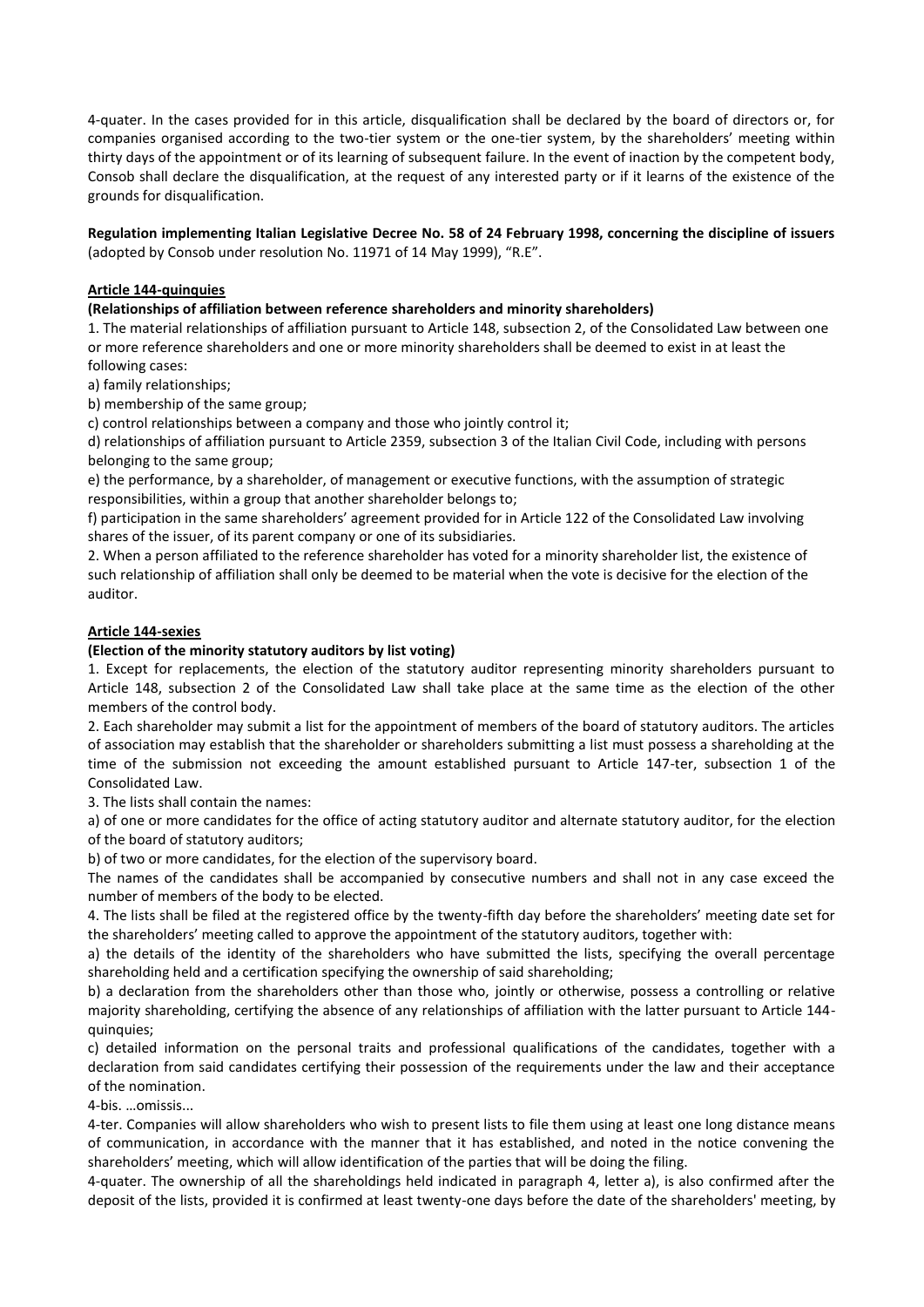the forwarding of the communications contemplated by article 23 of the Regulation governing the services of centralised management, liquidation, guarantee systems and the relative management companies adopted by the Bank of Italy and by the Consob on 22 February 2008, as successively amended.

5. If, on the final date of the term indicated in paragraph 4, only one list has been deposited, or only lists presented by shareholders who, pursuant to the ruling of paragraph 4, are connected to each other as contemplated by article 144 quinquies, lists can be presented until the third day following that date, without prejudice to the provision of article 147-ter, paragraph 1-bis, last sentence, of the Consolidated Law. In such a case any thresholds contemplated by the articles of association, pursuant to paragraph 2, shall be reduced by half.

6. A shareholder may not submit or vote for more than one list, including through nominees or trust companies. Shareholders belonging to the same group and shareholders participating in a shareholder agreement involving the shares of the issuer may not submit or vote for more than one list, including through nominees or trust companies. A candidate may only be present in one list, under penalty of ineligibility.

7. The candidate at the top of the list that has obtained the highest number of votes from amongst the lists submitted and voted by shareholders who are not affiliated to the reference shareholders pursuant to Article 148, subsection 2 of the Consolidated Law shall be elected as acting statutory auditor. The candidate for alternate statutory auditor at the top of the same list shall be elected to said office.

8. If provided for in the articles of association, additional alternate auditors or members of the supervisory board may also be nominated to replace the minority member, chosen from amongst the other candidates in the list referred to in the subsection above or, subordinately, from the candidates in the minority list that received the second highest number of votes.

9. The articles of association may not provide for a percentage or minimum number of votes that the lists need to obtain. The articles of association shall establish the criteria for establishing which candidate will be elected in the event of parity between the lists.

10. If the articles of association provide for the election of more than one minority statutory auditor the offices shall be allocated proportionately in accordance with the criteria established by the articles of association.

11. Should the minority statutory auditor no longer be available, for whatever reason, the latter shall be replaced by the alternate statutory auditor referred to in subsection 7. In the absence of the latter, the replacement shall consist of one of the alternate statutory auditors or the members of the supervisory board nominated pursuant to subsection 8.

12. The shareholders' meeting provided for in Article 2401, subsection 1 of the Italian Civil Code and, if the issuer adopts the two tier model, in Article 2409-duodecies, subsection 7 of the Italian Civil Code, shall make the appointment or replacement in compliance with the principle of required minority representation

# **Italian Civil Code**

## **Article 2400**

## **Appointment and termination of office**

Statutory auditors shall be appointed for the first time in the articles of association and subsequently by the shareholders' meeting, without prejudice to the provisions of Articles 2351, 2449 and 2450. They shall remain in office for three years, and shall reach the end of their term on the date of the shareholders' meeting called to approve the financial statements for the third year in office. The termination of statutory auditors due to the expiry of a term shall be effective from the time when the board has been replaced.

Statutory auditors may be removed for just cause only. The removal decision must be approved by court decree, upon a hearing of the interested party.

The appointment of statutory auditors, indicating the full name, place and date of birth, and domicile of each, and the termination of office must be recorded by the directors in the company register within a period of thirty days.

At the time of the appointment of the statutory auditors and prior to their acceptance of the office, the administrative and supervisory offices held by them in other companies are to be made known to the shareholders' meeting.

## **Notice DEM/9017893 dated 26/2/2009**

Subject: Appointment of members of administrative and supervisory bodies – Recommendations

**1**. With reference to the appointment of the supervisory bodies of companies with listed shares, Article 148, paragraph 2 of Legislative Decree 58/98 of the Consolidated Finance Act (TUF) provides that *"Consob is to stipulate in regulations the method for election, by list voting, of an effective member of the board of statutory auditors by minority shareholders that are not related, even indirectly, to the shareholders that submitted or voted for the list that came in first in number of votes"*.

Pursuant to such a broad regulatory mandate, Consob Regulation 11971 of 14 May 1999 as amended ("Issuer Regulations") governed in detail the entire procedure for the election of supervisory bodies by the list voting method, bearing in mind the purpose of ensuring minority shareholders the appointment of at least one effective statutory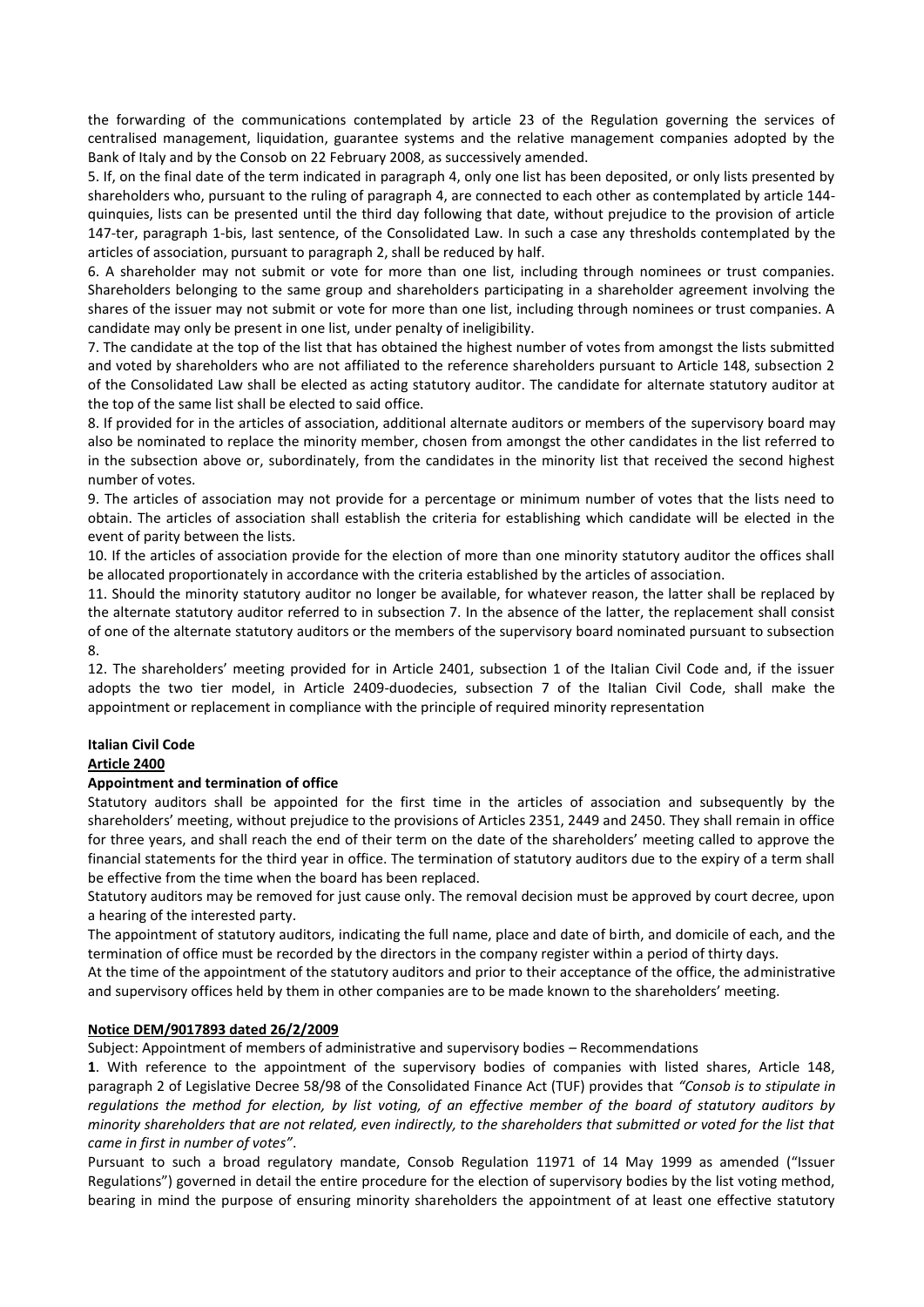auditor and "*ensuring the effective exclusion of majority shareholders from the minority shareholders' choice of statutory auditors*" 1 .

In this regard, in Article 144-*quinquies* of the Issuer Regulations<sup>2</sup> Consob identified some relationships in which the affiliation referred to in the above-mentioned Article 148, paragraph 2 of the TUF is assumed, without however providing an exhaustive list, and it provided that persons who submit a "minority list" must file a declaration at the registered office certifying the absence of relationships of affiliation as provided for in the above-mentioned Article 144-*quinquies* with a shareholder that holds (or shareholders that jointly hold) a controlling or relative majority stake (Article 144-sexies, paragraph 4, letter b), of the Issuer Regulations<sup>3</sup>).

Since no mandate similar to the one stipulated on the subject of the appointment of members of supervisory bodies is provided for the election of administrative bodies, the Issuer Regulations do not include provisions regarding the list voting procedure and, in particular, it has not been required that persons filing a "minority list" certify the nonexistence of the relationships of affiliation referred to in Article 147-*ter*, paragraph 3 of the TUF.

After the first shareholders' meetings having the appointment of company bodies on the agenda were called, following the entry into force of Consob regulatory provisions implementing the above-mentioned Articles 147-*ter* and 148, paragraph 2 of the TUF, the need was found to also ensure transparency on possible affiliations between lists for the election of an administrative body, strengthening what was already provided for in the bylaws of some listed companies. The initial implementation experience also made the need manifest to ensure more complete information on relationships between persons submitting "minority lists" and controlling or relative majority shareholders at the time of electing supervisory bodies.

Considering this, it is deemed advisable to provide some recommendations in this regard.

**2**. At the time of electing an administrative body, it is recommended that shareholders submitting a "minority list" file a declaration together with the list certifying the absence of relationships of affiliation, including indirectly, as referred to in Article 147-*ter*, paragraph 3 of the TUF and Article 144-*quinquies* of the Issuer Regulations, with shareholders that hold a controlling or relative majority stake, including jointly, where identifiable based on disclosures of significant stakes pursuant to Article 120 of the TUF or the disclosure of shareholders' agreements pursuant to Article 122 of the same Decree.

Such declarations must also specify any existing relationships, if material, with shareholders that hold a controlling or relative majority stake, including jointly, where identifiable, as well as the reasons why such relationships are not considered decisive for the existence of the said relationships of affiliation, or the absence of the said relationships must be mentioned.

In particular, from among the said relationships, if material, it is recommended that the following be mentioned at least:

- family relationships;

- participation in the recent past, including by companies in the respective groups, in a shareholders' agreement as provided for by Article 122 of the TUF concerning shares of the issuer or of companies in the issuer's group;

- participation, including by companies in the respective groups, in a shareholders' agreement concerning shares of third-party companies;

**.** 

*<sup>1</sup> So we read in the report accompanying Legislative Decree 303/2006 ("Coordination with Law 262 of 28 December 2005 of the Consolidated Act on Banking and Credit Matters and the Consolidated Act of Provisions on Financial Intermediation").*

*<sup>2</sup> Article 144-quinquies of the Issuer Regulations ("Relationships of affiliation between reference shareholders and minority shareholders") reads: "1. Material relationships of affiliation pursuant to Article 148, paragraph 2, of the Consolidated Act, exist between one or more reference shareholders [the shareholders who have voted for or submitted the list that came in first by number of votes according to the definition set forth in Article 144-ter of the Issuer Regulations; Ed. Note] and one or more minority shareholders, at least in the following cases:*

*a) family relationships;*

*b) membership of the same group;*

*c) control relationships between a company and those who control it jointly;*

*d) relationships of affiliation pursuant to Article 2359,paragraph 3 of the Italian Civil Code, including with persons belonging to the same group;*

*e) the performance, by a shareholder, of management or executive functions, with the assumption of strategic responsibility, within a group to which another shareholder belongs;*

*f) participation in the same shareholders' agreement provided for by Article 122 of the Consolidated Act concerning shares of the issuer, a parent of the latter or one of its subsidiaries."*

*<sup>3</sup> Article 144-sexies, paragraph 4, letter b) of the Issuer Regulations ("Election of minority statutory auditors by list voting") provides: "The lists are to be filed at the registered office at least fifteen days prior to the shareholders' meeting called to decide on the appointment of the statutory auditors, accompanied:....b) by a declaration by shareholders other than those holding a controlling or relative majority stake, including jointly, certifying the absence of the relationships of affiliation provided for by Article 144 quinquies with the latter;.."*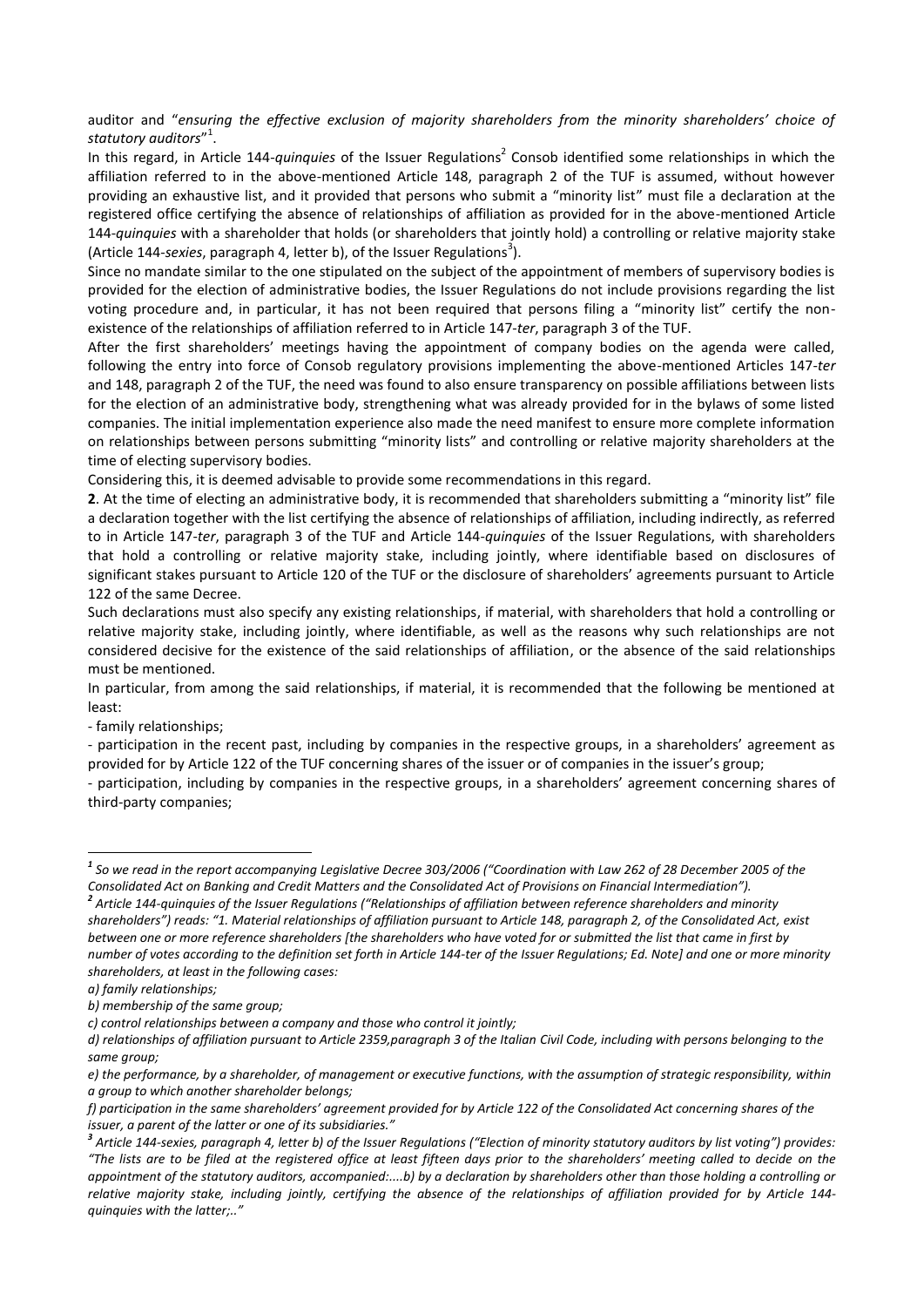- the existence of shareholdings, directly or indirectly, and the possible presence of reciprocal holdings, directly or indirectly, including between companies of the respective groups;

- having held offices, including in the recent past, on administrative and supervisory bodies of companies in the group of the controlling or relative majority shareholder (or shareholders), as well as performing or having performed work as an employee in the recent past at such companies;

- having formed part, directly or through representatives, of the list submitted by shareholders holding a controlling or relative majority stake, including jointly, in the previous election for the administrative or supervisory bodies;

- having participated, in the previous election for the administrative or supervisory bodies, in the submission of a list with shareholders holding a controlling or relative majority stake, including jointly, or having voted for a list submitted by the latter;

- maintaining or in the recent past having maintained commercial, financial (not including activities typical of lenders) or professional relations;

- the presence on the "minority list" of candidates who are or in the recent past were managing directors or executives with strategic responsibilities at the controlling or relative majority shareholder (or shareholders) or at companies forming part of the respective groups.

**3**. With regard to the election of supervisory bodies, notwithstanding the obligation to file the declaration referred to in Article 144-*sexies*, paragraph 4, letter b) of the Issuer Regulations, in order to ensure greater transparency on relationships between persons submitting "minority lists" and controlling or relative majority shareholders, it is recommended that shareholders submitting a "minority list" provide the following information in the said declaration: - any existing relationships, if material, with shareholders that hold a controlling or relative majority stake, including jointly, where the latter are identifiable based on the disclosure of significant stakes pursuant to Article 120 of the TUF or the disclosure of shareholders' agreements pursuant to Article 122 of the same Decree. In particular, from among the relationships mentioned, it is recommended that at least those listed in item 2 be mentioned. Alternatively, the lack of material relationships must be mentioned;

- the reasons why such relationships are not considered decisive for the existence of the relationships of affiliation referred to in Article 148, paragraph 2 of the TUF and in Article 144-*quinquies* of the Issuer Regulations.

**4**. Asset management companies which at their discretion exercise the voting rights belonging to shares owned by UCITS established or managed by them in the exclusive interest of members and which have taken into account effective independence from the parent, may disregard relationships maintained by parties forming part of their group for purposes of mentioning any material relationship with the controlling or relative majority shareholder (or shareholders).

"Asset management companies" are understood as asset management companies (SGR), open-ended collective investment schemes (SICAV), harmonised asset management companies, Community parties engaging in collective investment undertakings pursuant to Directive 85/611/EEC and which are overseen in accordance with their own law, as well as non-Community parties that carry out an undertaking for which, if their registered office were in an EU State, an authorisation pursuant to Directive 85/611/EEC would be necessary.

**5**. With specific reference to listed cooperatives, it is noted that the single vote per shareholder and the extremely fragmented shareholders that characterise such companies do not allow for *ex ante* identification of controlling or relative majority shareholders. Therefore, the above recommendations for prior disclosure of any affiliations between lists, as well as the obligation pursuant to Article 144-*sexies*, paragraph 4, letter b) of the Issuer Regulations should be understood as not applicable to shareholders of the said companies. The provisions of Article 147-*ter*, paragraph 3 and Article 148, paragraph 2 of the TUF still stand, according to which the "minority" director or statutory auditor must be taken from the list submitted by shareholders not affiliated, even indirectly, with the shareholders who have submitted or voted for the list that came out first in number of votes.

**6**. It is also recommended that companies with listed shares make the documentation and information mentioned above in items 2 and 3 of this Notice available to the public with the timing and according to the methods provided for in Article 144-*octies*, paragraph 1 of the Issuer Regulations.

**7**. Lastly, Consob asks members of supervisory boards, in performing their oversight duties, with specific reference to the provisions of Article 149 of the TUF, to pay special attention to observance of the rules on the election of administrative and supervisory bodies and to take any initiative, within the scope of their powers, so as to also avoid uncertainty on the market in every phase of the submission of lists and the appointment of members of administrative and supervisory bodies. With specific reference to the time of submission of lists for the election of supervisory bodies, for example, it is noted that the submission of related lists entails, pursuant to Article 144-*sexies*, paragraph 5 of the Issuer Regulations, the start of a new period for the submission of lists and the halving of the percentage of interest necessary for their submission. It is believed, therefore, that a company required to make known the reopening of time periods to the market pursuant to Article 144-*octies* of the Issuer Regulations must make assessments of possible undeclared affiliations, obviously within the limits of what is known or knowable according to ordinary diligence and taking into account the limited time available. Given that such activities fall under the authority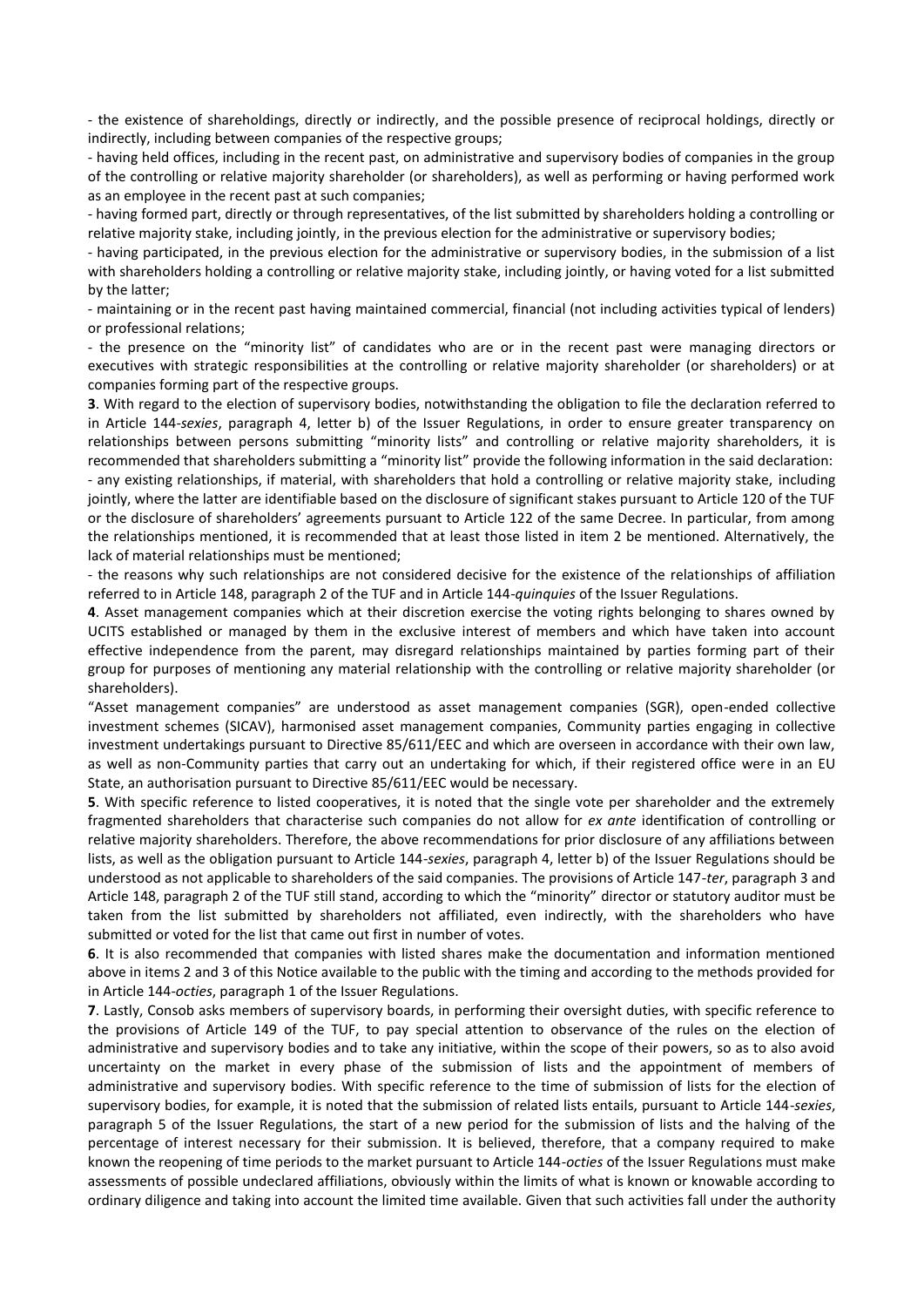of the administrative body, it follows, consequently, that the board of statutory auditors, in connection with overseeing observance of the law, is assigned the task of verifying the correctness of the directors' conduct in carrying out the said activities.

#### **LEGISLATIVE DECREE 93 of 1 June 2011**

**Transposition of Directives 2009/72/EC, 2009/73/EC and 2008/92/EC concerning common rules for the internal market in electricity, in natural gas and a Community procedure on the transparency of gas and electricity prices charged to industrial end-users, as well as the repeal of Directives 2003/54/EC and 2003/55/EC. Title II**

#### **NATURAL GAS MARKET**

#### **Article 19 Unbundling of transmission systems and transmission system operators**

1. Vertically integrated undertakings that intend to comply with the provisions of Article 9 of Directive 2009/73/EC shall respect the following rules when implementing ownership unbundling of the operators:

a) an undertaking that owns a transmission system must perform the functions of the transmission system operator;

b) the same natural or legal person or persons may not exercise control, directly or indirectly, over an undertaking that performs activities of production or supply of natural gas or electricity and at the same time exercise control or rights, directly or indirectly, over a natural gas or electricity transmission system operator or over a natural gas or electricity transmission system;

c) the same natural or legal person or persons may not appoint members of the supervisory board, board of directors or bodies that legally represent the undertaking of a transmission system operator or a transmission system, nor exercise control or rights, directly or indirectly, over activities of production or supply of natural gas;

d) the same person may not be a member of the supervisory board, board of directors or bodies that legally represent the undertaking, whether of an undertaking that performs activities of production or supply of natural gas or of a transmission system operator or a transmission system;

e) commercially sensitive information pursuant to Article 20 of Legislative Decree 164 of 2000 acquired by the transmission system operator before the unbundling of the vertically integrated undertaking, nor the personnel of said operator, may be transferred to undertakings that perform activities of production or supply of natural gas.

2. The rights referred to in paragraph 1, letters b) and c) include, in particular, the power to exercise voting rights, to appoint members of the supervisory board, board of directors or bodies that legally represent the undertaking, as well as the holding of a majority share.

3. For the purpose of the application of the provisions of paragraph 1, if legal persons should have been constituted by the State or by a public body, two separate public bodies that, respectively, exercise control over a natural gas or electricity transmission system operator or over a natural gas or electricity transmission system and control over an undertaking that performs the functions of production and supply of natural gas or electricity, shall not be considered the same legal person.

## **Prime Ministerial Decree of 25 May 2012, enacted to implement Decree-Law 1 of 24 January 2012, converted with amendments into Law 27 of 24 March 2012.**

#### **Article 2 Governance arrangements, conditions and criteria suitable to ensure unbundling.**

- 1. From the end of the period indicated in Article 1, paragraph 1 or, if earlier, from the date of loss of control pursuant to Article 2359, paragraph 1 of the Italian Civil Code of SNAM S.p.A. by Eni S.p.A., for the purposes of implementation of Article 19 of Legislative Decree 93/2011, the voting rights attributed to the shares acquired, including through acts, operations or agreements made in any form, as well as any shares that might be held, directly or indirectly, by producers or suppliers of gas and/or electricity or of undertakings that control them, or which are controlled by or affiliated with them pursuant to the Italian Civil Code, or any powers of appointment to which they are entitled, are limited in conformity with the provisions of Article 19, paragraph 1, letters b) and c) and paragraph 2 of Legislative Decree 93/2011, without prejudice to the provisions of paragraph 2 of this Article.
- 2. In order to ensure that Snam S.p.A. is a fully fledged third party, after the sale referred to in Article 1, paragraph 2, Cassa Depositi e Prestiti S.p.A. shall guarantee the independence of the owner of activities of production and/or supply of natural gas and the owner and/or the operator of the activity of natural gas transmission, in accordance with the provisions of Article 19 of Legislative Decree 93/2011. In this case the following principles shall be observed:
	- a) (…)
	- b) (…)
	- c) the members of the administrative or control body, as well as those who carry out senior management functions in Eni S.p.A. or in its subsidiaries, may not hold any office in the administrative or control body, or exercise senior management functions in Cassa Depositi e Prestiti S.p.A. or Snam S.p.A. and their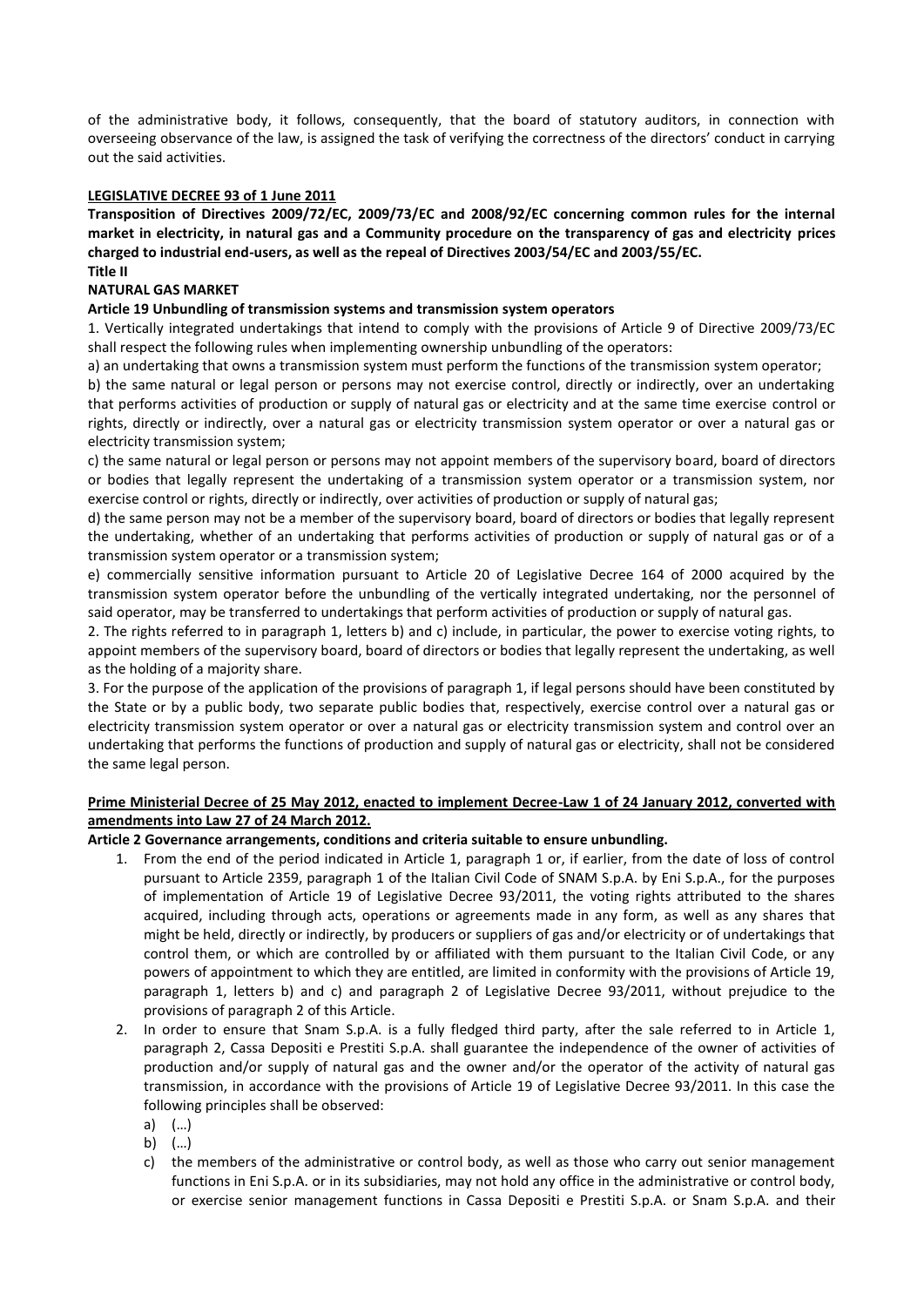subsidiaries, nor entertain any direct or indirect relations of a professional or equity nature with said companies; similarly, the members of the administrative or control body, as well as those who exercise senior management functions in Cassa Depositi e Prestiti S.p.A., Snam S.p.A or their subsidiaries, may not hold any office in the administrative or control body or exercise senior management functions in Eni S.p.A. and its subsidiaries, nor entertain any direct or indirect relations of a professional or equity nature with said companies.

#### **Decree 162 of 30 March 2000**

## **Regulations containing rules for setting the professional and ethical requirements for members of the board of statutory auditors of listed companies to be issued based on Article 148 of Legislative Decree 58 of 24 February 1998.**

THE MINISTER OF JUSTICE IN CONCERT WITH THE MINISTER OF TREASURY, BUDGET AND ECONOMIC PLANNING

Whereas the Consolidated Act on Financial Intermediation issued by Legislative Decree 58 of 24 February 1998; Whereas Article 148, paragraph 4 of the Consolidated Act, on the basis of which members of the board of statutory auditors of listed companies must meet the ethical and professional requirements stipulated by regulations adopted by the Minister of Justice, in concert with the Minister of Treasury, Budget and Economic Planning, having heard Consob, Banca d'Italia and Isvap;

Whereas Article 13, paragraph 2 of the Consolidated Act, referring to Article 148, paragraph 4 on the basis of which failure to meet the requirements entails forfeiture of the office, which is to be declared by the board of directors within thirty days of the appointment or of knowledge of the occurrence of the failure to meet the requirements; Having heard Consob;

Having heard Banca d'Italia;

Having heard Isvap;

Whereas Article 17, paragraph 3 of Law 400 of 23 August 1988; having heard the opinion of the Council of State expressed at a meeting of the consultative section for regulatory acts dated 20 March 2000;

Whereas letter Ref. No 683/U-24/7-2 of 28 March 2000, whereby, pursuant to Article 17, paragraph 3 of the said Law 400/1988, the draft regulation was provided to the Office of the Prime Minister;

Adopts the following regulation:

## **Article 1**

#### **(Professional requirements)**

1. Italian companies with shares listed on regulated markets in Italy or in other countries of the European Union must choose at least one effective statutory auditor, or if they are three in number, at least two effective statutory auditors, or if they are greater than three in number and, in all cases, at least one of the alternate statutory auditors from among those registered in the register of auditors who have been active as independent auditors for a period of no less than three years.

2. Statutory auditors who do not meet the requirement provided for in paragraph 1 shall be chosen from among those who have acquired overall experience of at least three years in the performance of:

a) administrative or supervisory activities or management duties at companies with share capital of no less than two million euros, or

b) professional or university teaching activities on legal, economic, financial and technical or scientific subjects closely related to the company's activities,

or

c) management functions at government-owned entities or government agencies operating in the credit, financial and insurance sectors or in any case in sectors closely related to the company's activities.

3. For purposes of the provisions of paragraph 2, letters b) and c) the bylaws shall specify the subjects and business sectors closely related to that of the company. The bylaws may provide for further additional conditions for meeting the professional requirements provided for in the above paragraphs.

4. The office of statutory auditor may not be held by persons who, for at least eighteen months, during the period between the two years prior to the adoption of the respective measures and during the current year, have carried out administrative, managerial or supervisory functions at companies:

a) subject to insolvency, forced administrative liquidation or comparable procedures;

b) operating in the credit, financial, securities and insurance sector subject to extraordinary administration proceedings.

5. The office of statutory auditor may also not be held by persons against whom a measure has been adopted for removal from the sole national register of foreign exchange agents as provided for in Article 201, paragraph 15 of Legislative Decree 58 of 24 February 1998, and foreign exchange agents who are under a status of exclusion from trading on a regulated market.